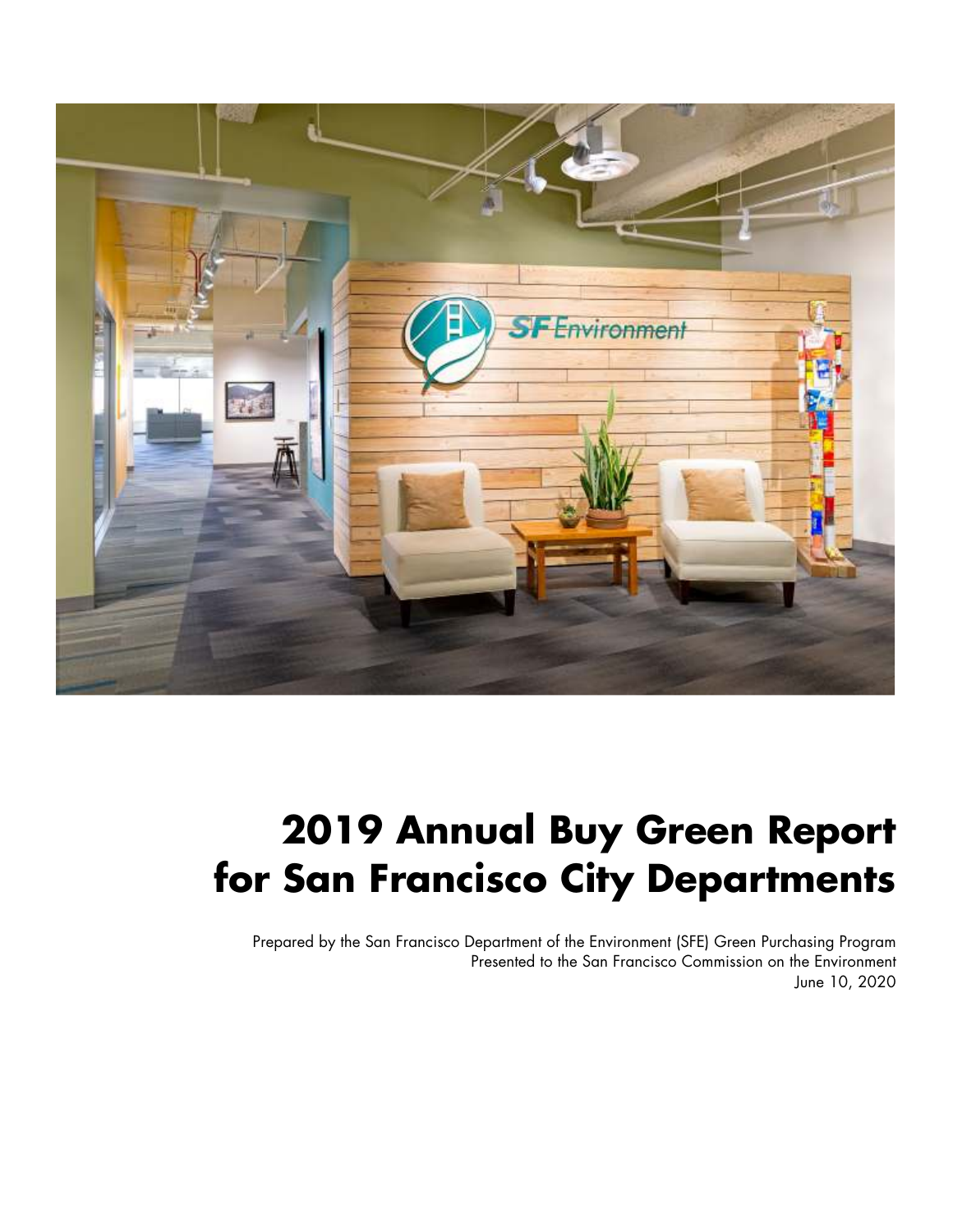# **Table of Contents**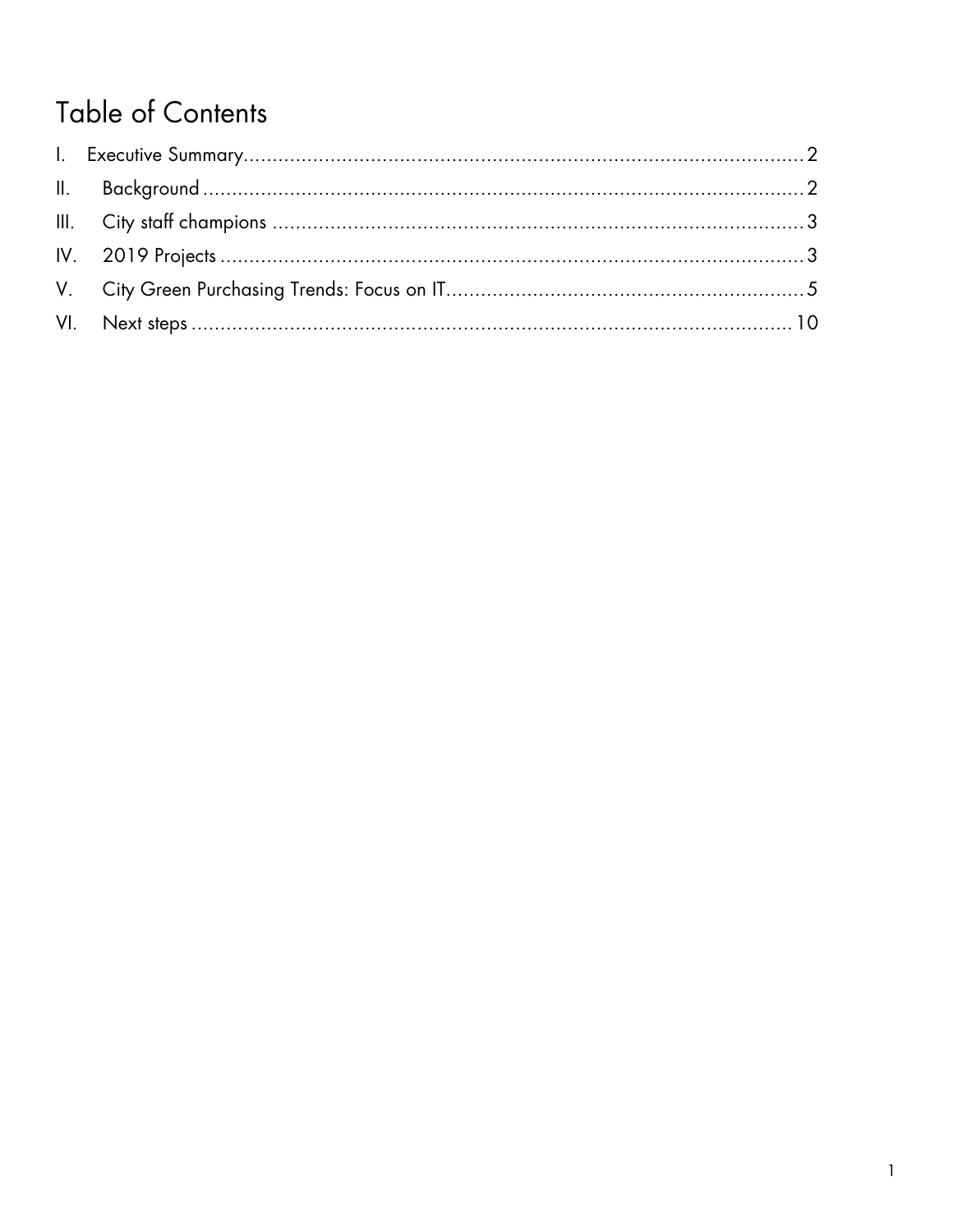# **I. Executive Summary**

Several San Francisco City ordinances, most notably the *Environmentally Preferable Purchasing Ordinance* (EPPO), require that City departments purchase only green products under certain circumstances. The EPPO requires that the San Francisco Department of the Environment (SFE) implement the ordinances' mandates, which include filing this annual report.

SFE's Green Purchasing Program 2019 highlights include the below projects and initiatives. See Section IV for more information on each.

- Worked to strengthen a leading third-party environmental product certification
- Launched the City Sustainable Purchasing Committee\*
- Piloted rechargeable landscaping equipment\*
- Assisted in developing a C40 Cities case study on San Francisco's carpet regulation
- Assisted in implementing the Single-Use Foodware, Plastics, Toxics, and Litter Reduction Ordinance
- Updated the City's information technology purchasing policy
- Added health and environmental specifications to nine contracts, including two new paint contracts
- Updated guidance on furniture purchases
- Blocked noncompliant office supplies in online store
- Worked on system to promote green purchasing via the Financial Systems Project (FSP)
- Presentations and trainings to City staff and beyond

Each year, we conduct an in-depth analysis of certain products the City purchases. For 2019, we analyzed purchases of information technology (IT) products. Sales reports show that the percentage of information technology (IT) products purchased decreased from 83% to 58% in 2019. Part of this decrease is due to the adoption of more rigorous purchasing requirements and expansion of product categories covered. In the coming year, SFE staff will explore opportunities to improve green purchasing performance with City IT managers.

# **II. Background**

#### **History and mandate**

Green products are less toxic, more energy efficient, more recyclable and/or compostable, have higher levels of recycled content, and have less impact on climate change than comparable alternative products. The EPPO, also known as the Precautionary Purchasing Ordinance (Environment Code, Chapter 2), was passed in 2005 and is the umbrella ordinance governing City government procurement of green products. Additionally, the Resource Conservation Ordinance (Env. Code, Chapter 5) mandates that departments maximize purchases of recycled products and the Green Building Ordinance (Env. Code, Chapter 7) mandates green purchasing requirements for interior finishes of City construction projects, including furniture, carpets, and paints. SFE leads the implementation of these mandates through its Green Purchasing Program, in collaboration with the Office of Contract Administration (OCA) and other City departments.

#### **How green product specifications are developed**

SFE works with City departments and OCA to develop green requirements for targeted City commodity and service contracts. These requirements range from purchasing products that meet existing standards or have ecolabels, such as Energy Star or Green Seal, to more detailed, independently developed technical specifications. In keeping with the Precautionary Principle Ordinance (Environment Code, Chapter 1), SFE seeks to prevent harm from certain products; conduct assessments of safest alternatives available to fulfill the same product function; and take a full-cost, life-cycle view of product costs and impacts.

The Green Purchasing Program seeks to develop purchasing criteria that satisfy three goals:

- Performance. Do compliant products work well? Are they durable and efficient? (Primarily addressed by product users)
- Impact. Do the products minimize impacts on worker health, public health, and the environment?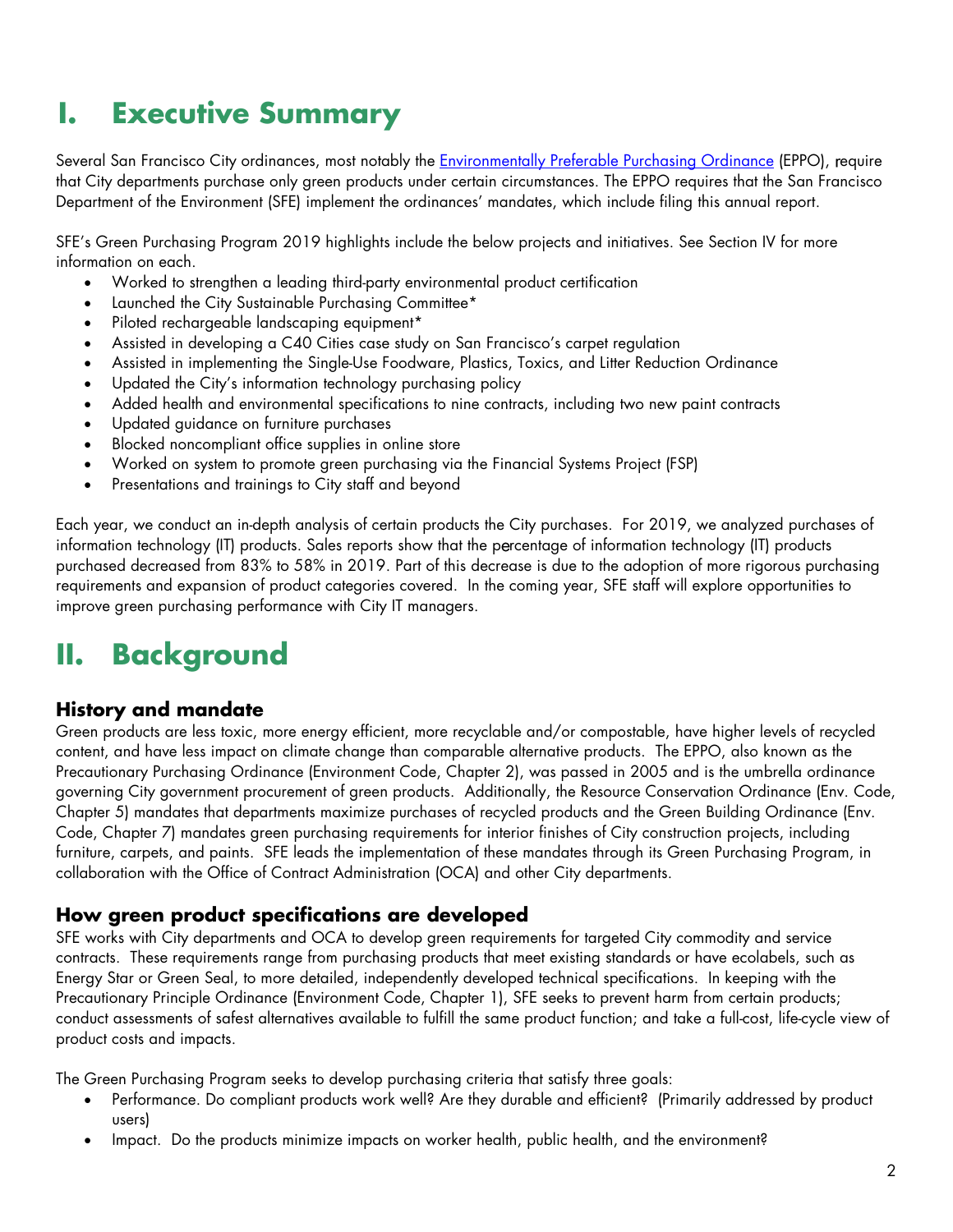Cost. Are compliant products cost-effective, including production, use, and disposal phases? (Primarily addressed by OCA)

### **Where City staff can find green products & specifications**

SFE maintains the SFApproved.org website as a clearinghouse for compliant green products, health and environmental purchasing criteria, specifications, and other green purchasing information. Product categories in SFApproved.org are classified as either of the following:

# $\vee$  Required

For Required product categories, City staff may only purchase products that meet Required specifications. Listed products meet all three goals above and usually have discounts on citywide term contracts. There are currently 34 product categories that are Required.

# ✓ Suggested

City staff are encouraged to buy products that meet Suggested environmental specifications and rate them at SFApproved.org, to help determine which products should be included in future contracts. SFE has researched environmental impacts of these products however, more work may be needed on cost and/or performance goals. There are currently 54 Suggested product categories.

# **III. City staff champions**



This year's Buy Green champions are the Nutritional Services staff at Laguna Honda Hospital (LHH) and Zuckerberg San Francisco General Hospital (ZSFGH), especially Elvis Lavarreda, the Nutritional Services Director at LHH (pictured left) and Chef Michael Jenkins at ZSFGH (pictured right). Both Elvis and Michael have been outstanding champions of the Department's environmental initiatives. They have been great thought partners, collaborated closely with the Green Purchasing Team, and went above and beyond to ensure that the products in the foodware contract met both the hospitals' standards as well as environmentally preferable criteria. In addition, in 2019, both Elvis and Michael have participated in the development of a detailed baseline assessment of their food purchases, using the Center for Good Food Purchasing method. We applaud their efforts to both measure their current purchases, their ongoing efforts to source high quality, local produce and other food, and their dedication to continuous improvement.

# **IV. 2019 Projects**

# **Worked to strengthen a prominent ecolabel**

Green purchasing efforts rely heavily on rigorous, credible ecolabels. Most ecolabel organizations publish a list of products certified as meeting their requirements, making it easy for purchasers to evaluate vendors' compliance with bid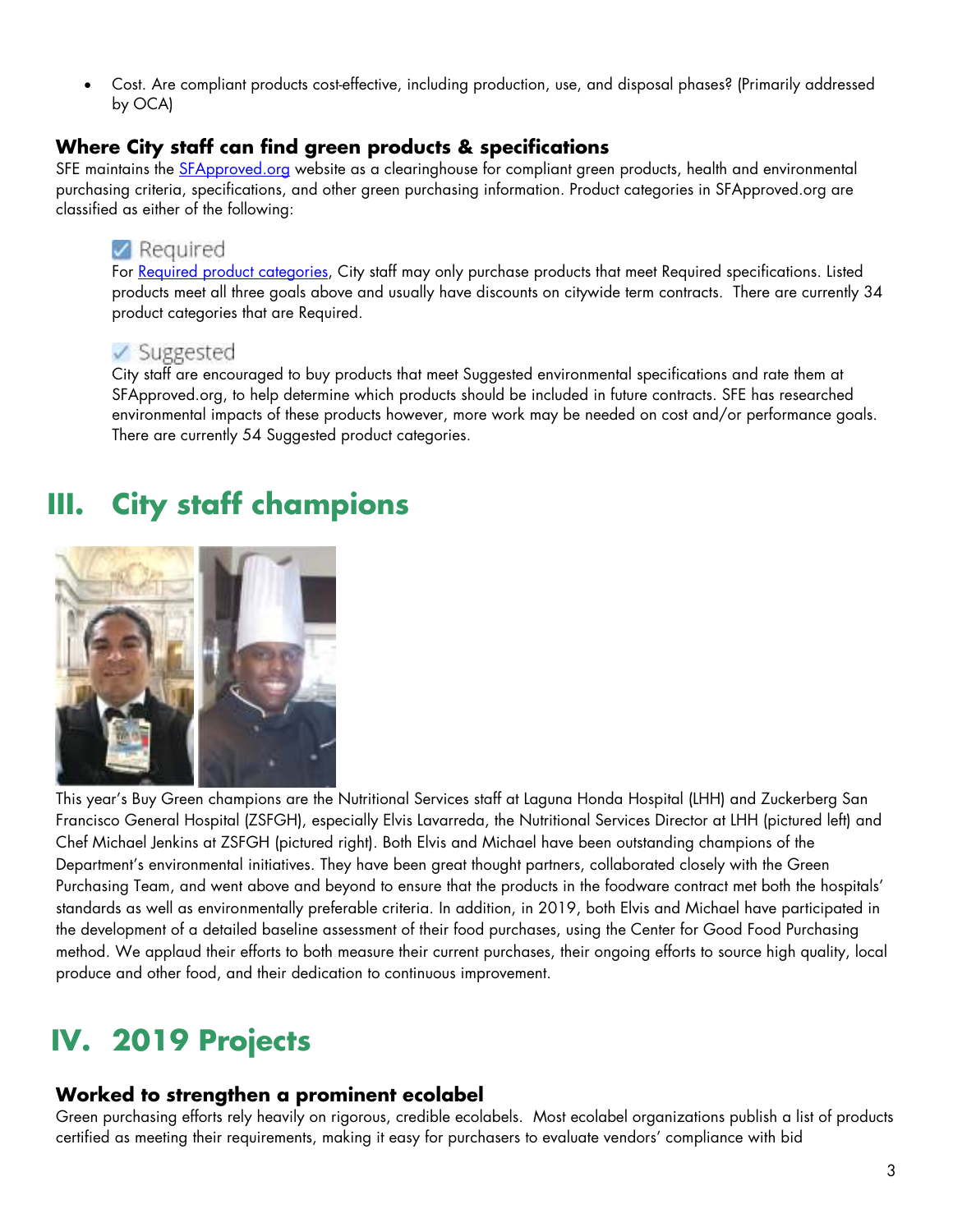requirements. When no existing ecolabels meet San Francisco's environmental or health requirements, staff must verify compliance themselves, and create and update lists of compliant products; these are highly time- and resource-intensive tasks. SFE's carpet requirements are an example; though based on the Cradle to Cradle (C2C) version 3 ecolabel, San Francisco's additional requirements (for example, a prohibition on fluorinated chemicals) make independent verification necessary. For these reasons, SFE organized and submitted wide-ranging comments promoting stricter standards to C2C version 4 in its 2019 request for comments.

# **Launched the City Sustainable Purchasing Committee**

The Green Purchasing Program convened a new, interdepartmental working group to work on citywide sustainable purchasing priorities, initiatives, process improvements, and communications, in keeping with recommendations from a consultant's program review in 2018. SFE hosted three meetings which had about 30 attendees each time and intends to continue convening the group on a quarterly basis. Meetings featured prominent speakers, including Matt Henigan, Deputy Secretary for Sustainability with California's Department of General Services, and Elizabeth Bagley, Director of Sustainability for California Academy of Sciences. The group exchanged ideas to help the City buy green, was apprised of new green City contracts, and developed a template for department-level green purchasing scorecards.

# **Piloted less polluting, rechargeable landscaping equipment**

Gas-powered landscape maintenance equipment (string trimmers, blowers, etc.) pollute the air, emit greenhouse gasses, and pose a small but quantified cancer risk to workers. To address these issues, SFE organized pilot tests with Recreation and Parks and Public Works of battery powered landscaping equipment. The California Air Resources Board generously provided their "e-landscaping" equipment trailer, along with expertise to support the effort. Both departments are already using battery powered equipment on a limited basis; the pilot aimed to promote this equipment and identify highest performing brands. The departments are currently exploring whether a citywide contract would be helpful in this regard. SFE's ultimate goal is to improve worker health, reduce climate impact, and ensure that alternatives to herbicides are truly safe and effective.

### **Featured SF's carpet regulation in a C40 Cities case study**

San Francisco's carpet regulation is among the strictest in the nation. It includes, among other requirements, a restriction on broadloom (rolled) carpet and cushion-backed carpet tiles, a requirement for minimum recycled content and Cradle-to-Cradle Silver certification, and a ban on additional toxic chemicals including PFASs. SFE updates lists of over 100 compliant carpet tile lines and eight compliant carpet adhesives. SFE staff assisted C40 Cities in creating a case study on SF's carpet regulation. C40 is a network of the world's megacities committed to addressing climate change.

### **Assisted with implementing the 2019 Single-Use Foodware, Plastics, Toxics & Litter Reduction Ordinance**

This Citywide ordinance aims to reduce plastic pollution and eliminating fluorinated chemicals. It requires that:

- All plastic straws (including compostable plastic ones) be restricted,
- All compostable foodware (including paper and fiber straws) be **BPI certified**, except for napkins, stirrers, splash or cocktail sticks, toothpicks and utensils made of natural fiber.
- Single-use accessories (condiment packages and portion cups, cup lids and sleeves, cutlery, drink stirrers and plugs, and napkins) be available only upon request or at self-service stations; and
- Events with prepared drinks for more than 100 attendees on City property promote or provide reusable drink containers to at least 10% of attendees.

In support of City departments that must also comply with the ordinance, SFE compiled a guidance document for City purchases and SFApproved.org page listing. SFE staff reviewed products in use and offered to the City's two hospital cafeterias.

# **Updated the City's Green Technology Purchasing Policy**

In 2008, San Francisco became the first City in the nation to buy only computers on the EPEAT-Gold list. EPEAT lists products that are less-toxic, more efficient and recyclable. In 2019, SFE worked with the SF Committee on Information Technology (COIT) to adopt new IT purchasing requirements for servers, computers and monitors, and added two new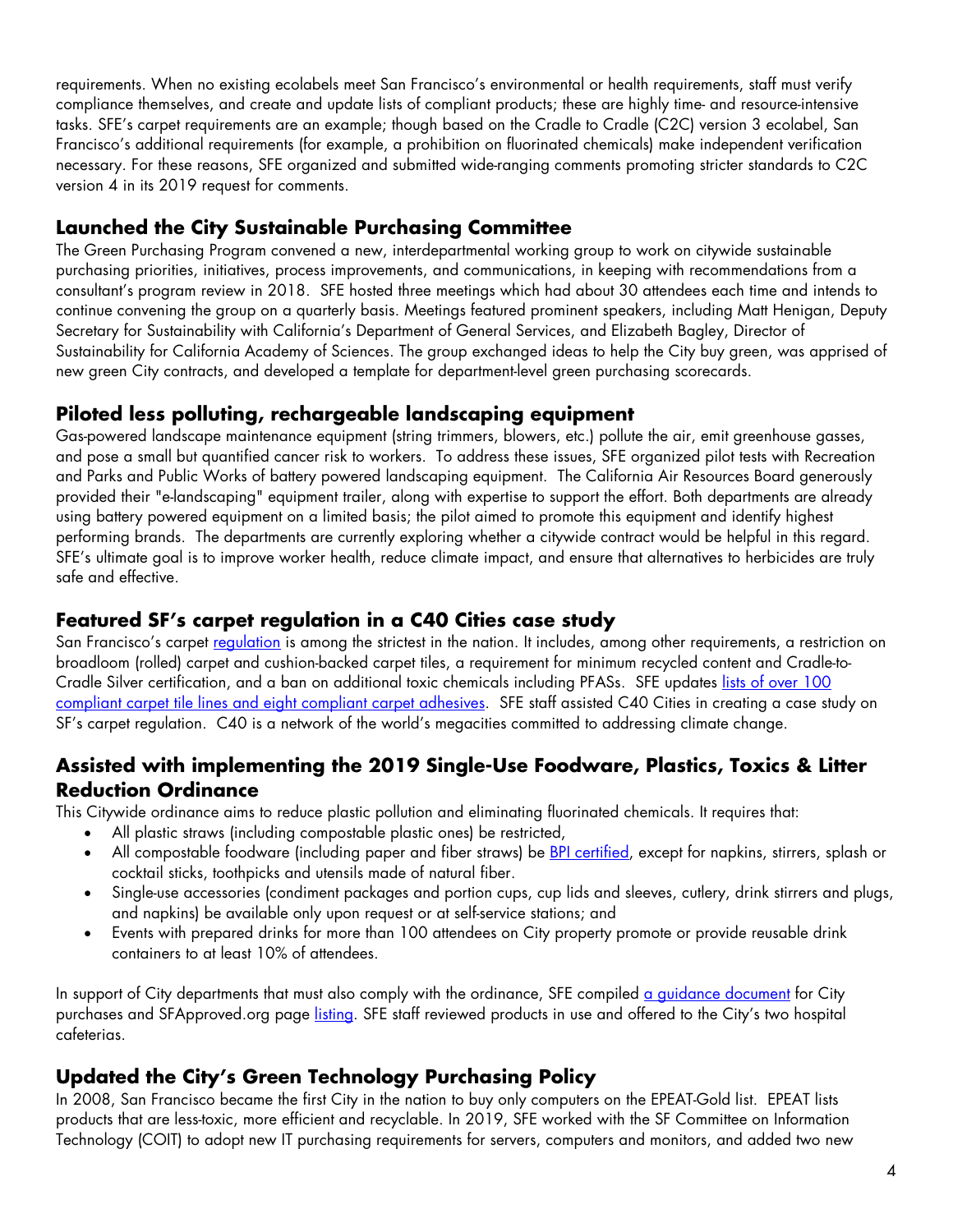product categories (imaging equipment; televisions and large digital displays). The new requirements for computers and monitors were needed due to EPEAT's adoption of an updated, more rigorous standard for these products.

### **Added health & environmental specifications to nine contracts**

SFE staff worked with OCA and city staff end users to provide specifications for:

- 1. Plastic and Compostable Plastic bin liners
- 2. Furniture (general)
- 3. Furniture (49 South Van Ness)
- 4. Information technology
- 5. Janitorial services
- 6. City Government refuse services
- 7. Lighting contract requiring LEDs
- 8. Paint for SFMTA
- 9. Paint for SFO

# **Updated guidance on furniture purchasing**

SFE developed "Suggested" criteria for furniture purchases in 2018. In 2019, SFE updated SFApproved.org to include "Green-Greener-Greenest" criteria for furniture, as well as lists of compliant furniture. These criteria include a prohibition on more than 5,000 Teflon-like chemicals (per- and poly-fluoroalkyl substances, or PFASs) that are commonly added for their stain-, water-, and grease-resistant properties. PFASs are associated with cardiovascular toxicity and cancer, are extremely persistent, and can sometimes migrate out of products into our food and bodies. Since no ecolabels currently certify that furniture is PFAS free, purchasers must depend on manufacturers' claims to identify PFAS-free products. SFE submitted samples from one of the products claimed to be PFAS free to an independent lab, and learned that it contained the chemicals – further highlighting the need for rigorous third-party certifications.

#### **Blocked noncompliant industrial and office supplies in online stores**

One of the most efficient and effective ways to steer City staff to buy green is to block noncompliant products in online stores used by City departments. Using this approach, City purchasers are not burdened with checking environmental purchasing requirements, because the work has already been done for them. SFE has used this approach on a small scale for many years, but in the past three years has worked extensively with OCA and the current office supplies vendor, Staples, to expand the scope of product blocking. The current office supplies contract was awarded in 2016 and was the City's first effort to place the responsibility for blocking products on the contracted vendor. SFE's role is to spot-check key product categories to ensure that noncompliant products have been blocked from the online store. The results have been inconsistent, and SFE continues to work with the vendor to improve their system for meeting their contract obligation.

# **Steering City staff to buy green via the Financial Systems Project (FSP)**

FSP is the City's comprehensive, citywide accounting, purchasing, and budgeting system that launched in 2018. SFE continues working with the Controller's Office to steer City staff to buy green in FSP and get detailed reports of products purchased. This effort is fundamental to integrating green purchasing into all aspects of City purchasing. These efforts have been slowed by the extensive and often urgent competing priorities faced by FSP administrators.

### **Delivered trainings and presentations**

SFE gave presentations to City staff on the Green Purchasing Program and its mandates, how to find compliant products, and how SFE can make it easier for them to buy green. SFE gave 21 presentations and trainings to 686 people, including two national events.

# **V. City Green Purchasing Trends: Focus on IT**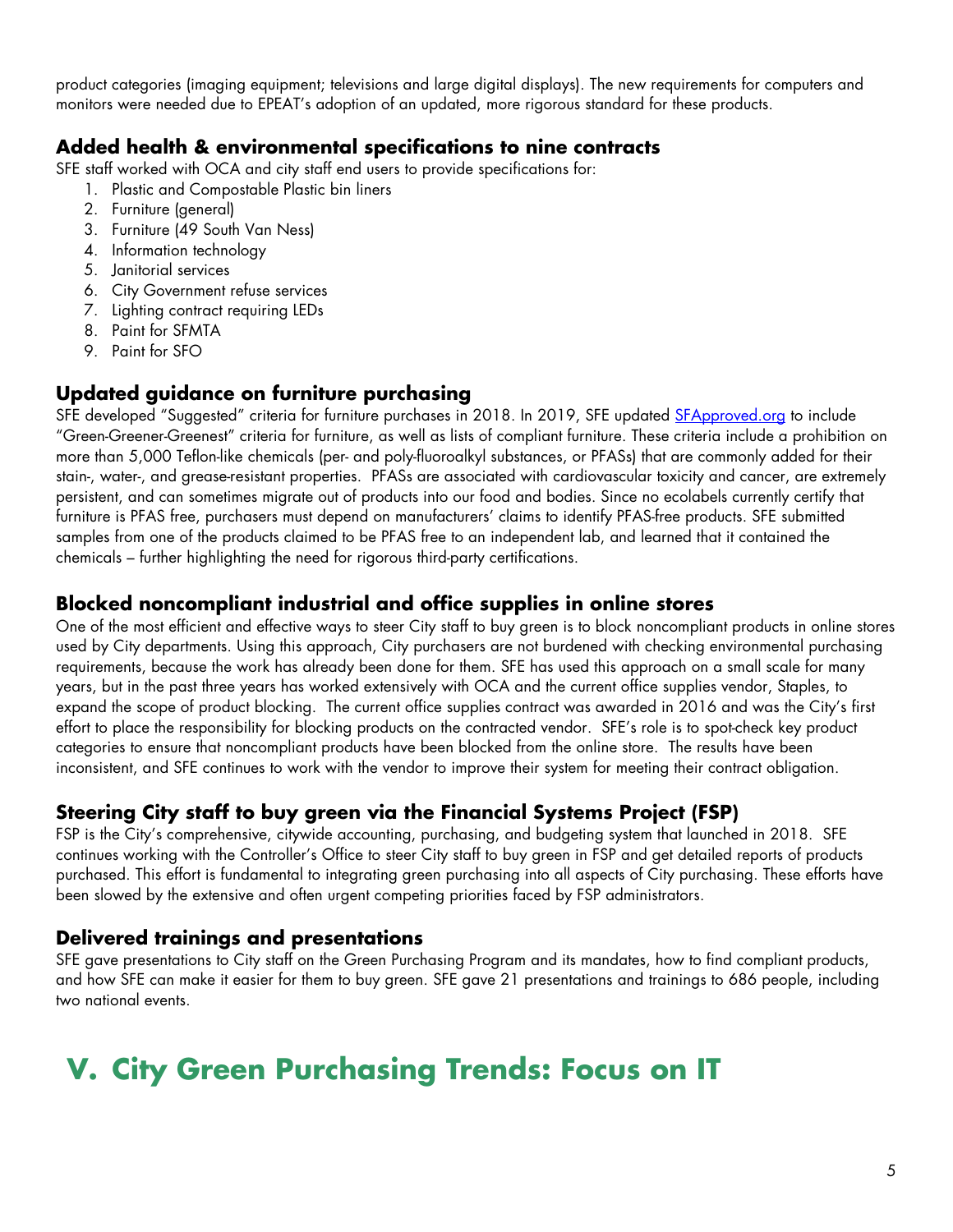# **Impacts of stricter IT requirements**

Overall purchases of green-compliant IT equipment declined in 2019 (see Figure 1), primarily due to a major redefinition of the City's green purchasing criteria. The City's new Green Technology Purchasing Policy went into effect in February 2019 for all product categories except computers/laptops/monitors, which went into effect July 1, 2019. With computers/laptops/monitors, the previous City requirement was EPEAT-Gold; however, EPEAT transitioned to the new, much more rigorous IEEE 1680.1 standard as of July 1. Because there were very few EPEAT Silver or Gold compliant products available on July 1, the City requirement was reduced to EPEAT-Bronze on that date. Since the change in City purchasing requirement took effect halfway through the year, this report categorizes EPEAT-Bronze and above products as compliant. Figure 2 shows the percentage of compliant or "green" computer/laptop/monitor purchases dropped from 82% in 2017 to 63% in 2019, possibly as a result of a dramatic drop in the number of EPEAT-registered products after July 1. However, manufacturers quickly responded and registered more products, and by the end of 2019, SFE's review concluded that the City computer standard can be raised again to EPEAT-Silver in 2020. This change is pending approval by the Committee on Information Technology (COIT).

# **Figure 1.**



**Total Citywide IT Purchases.** for years data is available

# **Figure 2.**

#### Citywide Computer, Laptop & Monitor Purchases, for years data is available



Other 2019 IT purchasing criteria are also significantly more rigorous than in the past. Before 2019, the (non-mandatory) criteria for computer servers was simply that they be Energy Star-listed; the new criteria was set to EPEAT-Bronze (NSF/ANSI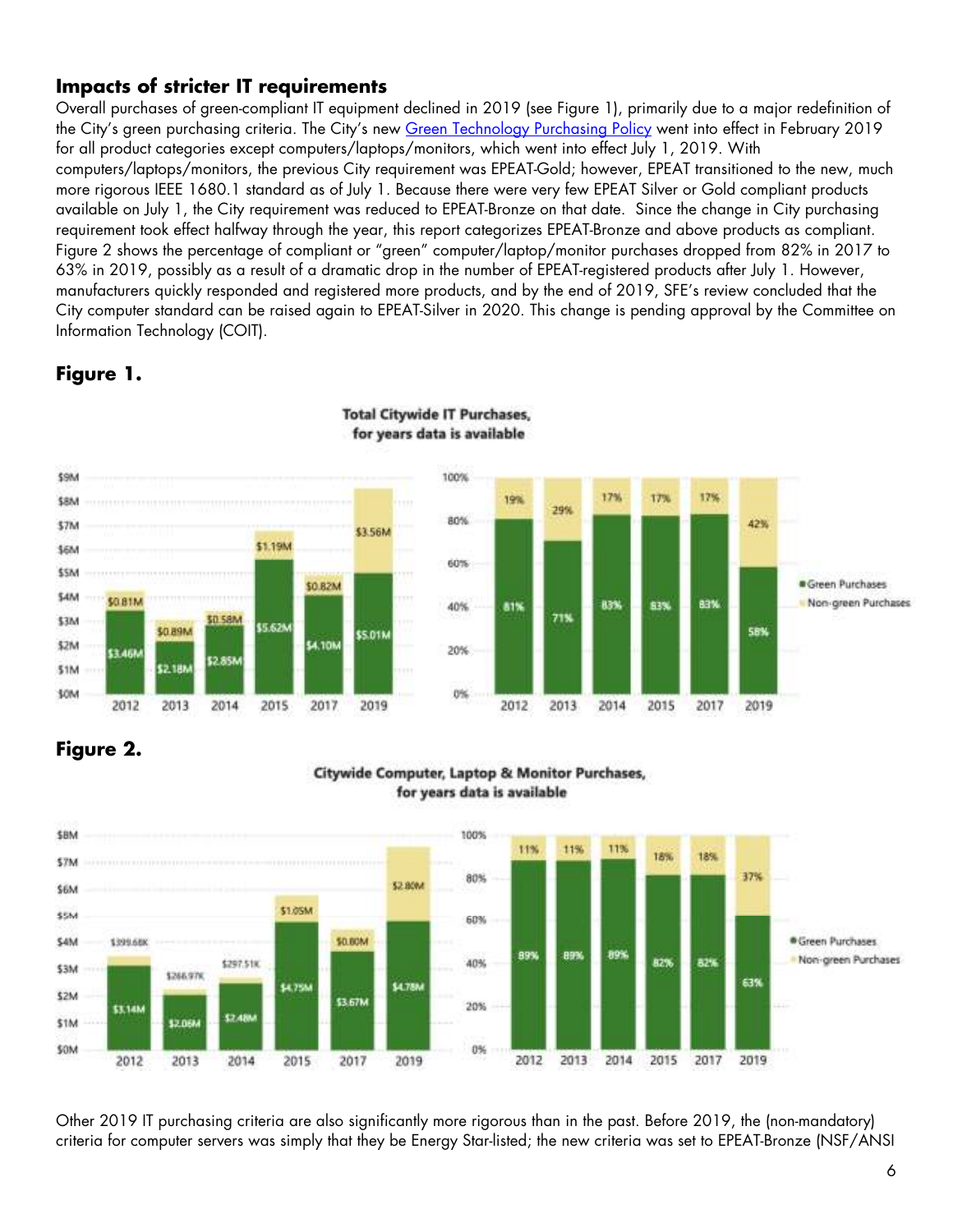426 – 2017 standard), which incorporates Energy Star along with a long list of other requirements. This higher standard accounts for the significant drop in compliant server purchases in 2019, from 100% to 29% (see Figure 3). However, if Energy Star registered purchases were still considered compliant in 2019, the percentage green purchases would be 89%.





**Citywide Server Purchases,** for years data is available

Prior to 2019, there were no mandatory purchasing requirements for imaging equipment or televisions/large digital displays. For imaging equipment, EPEAT-Gold registration is now required (IEEE 1680.2a - 2017 standard), and for TVs/large digital displays EPEAT-Bronze (IEEE 1680.3a – 2017 standard) or Energy Star are required. The percentage of compliance EPEAT purchases was very low (10%) for imaging equipment. If Energy Star and lower-tier EPEAT products were considered compliant in 2019, the percentage green purchases of imaging equipment would be 86% (see Figure 4). Purchases of TVs/large digital displays were quite small in 2019, but the percentage compliance was extremely low (2%). The reasons for these low compliance rates are still unclear and will be explored in the coming year.

# **Figure 4.**



#### **Citywide Imaging Equipment Purchases,** for years data is available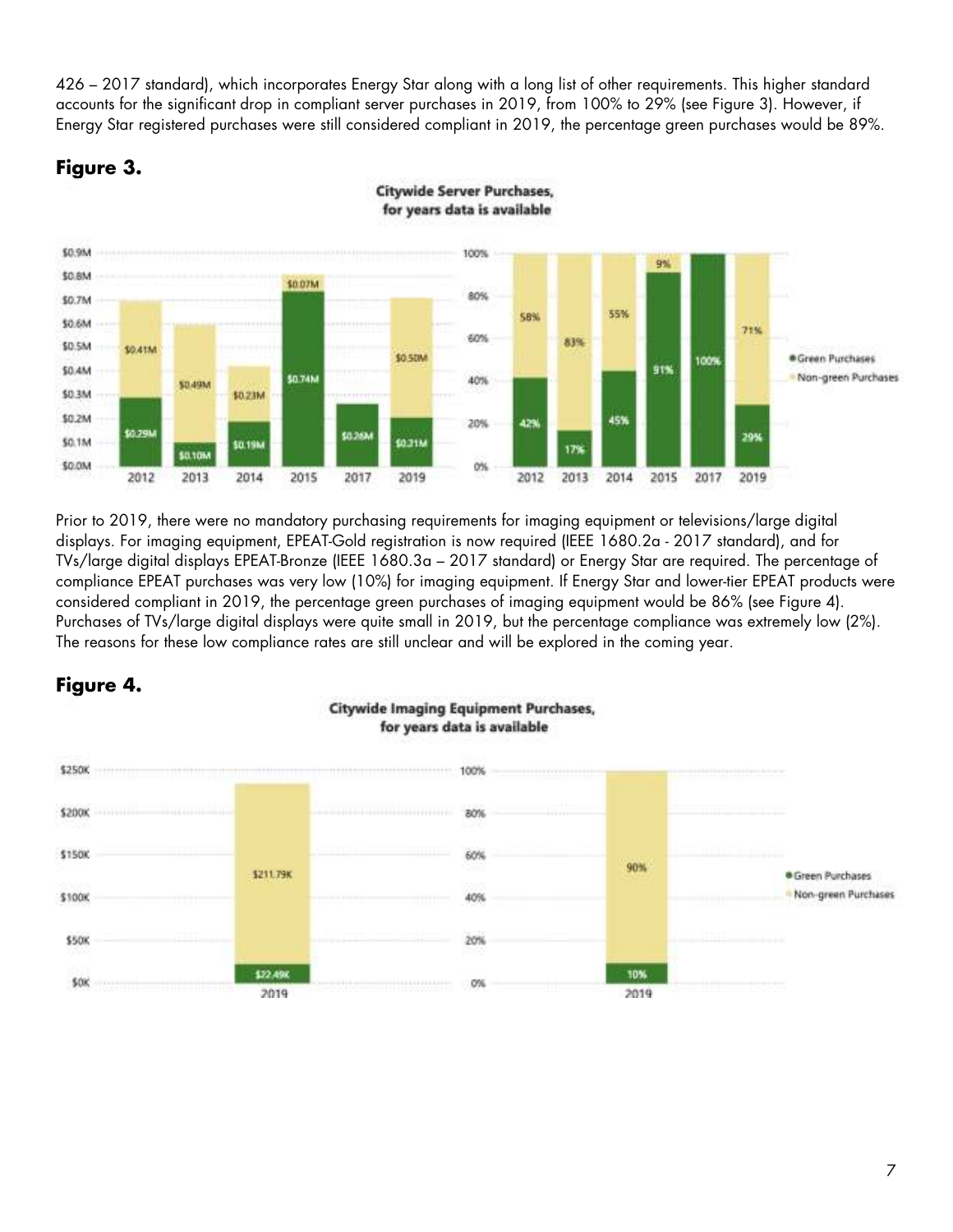# **Figure 5.**



#### Citywide TV & Large Display Purchases, for years data is available

### **Department compliance**

Department purchases of IT products varied widely, as did their compliance with the new 2019 Green Technology Purchasing Policy. Departments whose mission includes very specialized equipment, such as Emergency Management or Elections, were likely to have lower percentages of green product purchases due to the unavailability of certified products. Table 1 shows departments and how well they complied with IT purchasing requirements.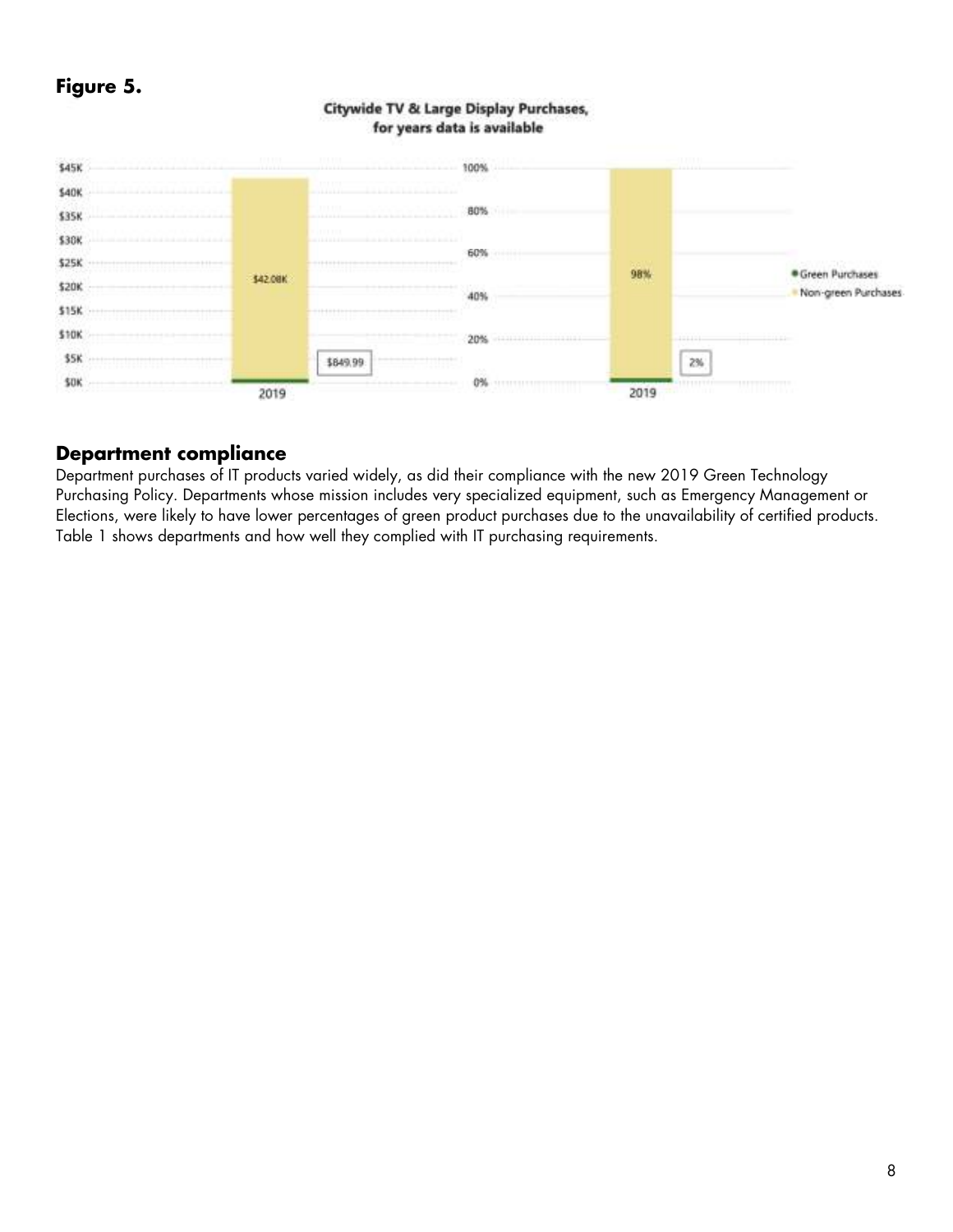| <b>Department</b>                       | <b>Total IT</b><br>Purchases (\$) | <b>Percentage of City's</b><br><b>Total IT Purchases</b> | <b>Percentage Green</b> |
|-----------------------------------------|-----------------------------------|----------------------------------------------------------|-------------------------|
| <b>Adult Probation</b>                  | 50,077                            | 1%                                                       | 86%                     |
| Airport                                 | 1,385,050                         | 12%                                                      | 75%                     |
| Arts Commission                         | 675                               | 0%                                                       | 100%                    |
| Assessor-Recorder                       | 34,025                            | $0\%$                                                    | 68%                     |
| <b>Board of Appeals</b>                 | 1,275                             | $0\%$                                                    | 0%                      |
| <b>Building Inspection</b>              | 137,741                           | $0\%$                                                    | 7%                      |
| <b>Child Support Services</b>           | 3,531                             | $0\%$                                                    | 0%                      |
| Children Youth & Families               | 15,185                            | $0\%$                                                    | 61%                     |
| City Administrator's Office             | 257,100                           | 2%                                                       | 75%                     |
| City Attorney                           | 65,431                            | 0%                                                       | 9%                      |
| City Hall                               | 107,237                           | 1%                                                       | 61%                     |
| Controller's Office                     | 121,394                           | 1%                                                       | 100%                    |
| <b>District Attorney</b>                | 31,677                            | $0\%$                                                    | 6%                      |
| Elections                               | 84,217                            | 0%                                                       | 0%                      |
| <b>Emergency Management</b>             | 107,171                           | $0\%$                                                    | 17%                     |
| <b>Ethics Commission</b>                | 10,695                            | $0\%$                                                    | 0%                      |
| Fire                                    | 237,378                           | 1%                                                       | 40%                     |
| General Services Agency                 | 651,772                           | 7%                                                       | 93%                     |
| Health Service System                   | 15,365                            | 0%                                                       | 97%                     |
| Homelessness and Supportive Housing     | 43,283                            | 1%                                                       | 100%                    |
| Human Resources                         | 10,264                            | $0\%$                                                    | 87%                     |
| Human Services                          | 888,825                           | 5%                                                       | 48%                     |
| Juvenile Probation                      | 1,082                             | $0\%$                                                    | 57%                     |
| Law Library                             | 3,980                             | $0\%$                                                    | 0%                      |
| Library                                 | 768,702                           | 5%                                                       | 58%                     |
| Mayor's Office of Community Development | 61,487                            | 1%                                                       | 100%                    |
| Municipal Transportation Agency         | 3,115                             | 0%                                                       | 100%                    |
| Office of Contracts Administration      | 67,204                            | $0\%$                                                    | 0%                      |
| Planning                                | 83,539                            | 1%                                                       | 100%                    |
| Police                                  | 567,639                           | 1%                                                       | 21%                     |
| Port                                    | 72,760                            | $0\%$                                                    | 32%                     |
| Public Health                           | 5,249                             | 0%                                                       | 76%                     |
| Public Works                            | 906,004                           | 7%                                                       | 69%                     |
| <b>PUC</b>                              | 345,525                           | 1%                                                       | 27%                     |
| Rec & Park                              | 83,910                            | 1%                                                       | 94%                     |
| Redevelopment Agency                    | 1,784                             | $0\%$                                                    | 38%                     |
| Sheriff                                 | 11,341                            | $0\%$                                                    | 0%                      |
| Technology                              | 585,619                           | 1%                                                       | 9%                      |
| Treasurer/Tax Collector                 | 3,580                             | $0\%$                                                    | 100%                    |
| Unknown                                 | 729,422                           | 8%                                                       | 92%                     |
| <b>War Memorial</b>                     | 12,790                            | $0\%$                                                    | 71%                     |
| <b>Grand Total</b>                      | 8,574,101                         | 58%                                                      | 58%                     |

# **Table 1. IT Green Purchasing Compliance, by Department**

# **Vendor compliance**

There are currently nine vendors listed on the Citywide contract for IT, seven of which sold products in the categories covered by the Green Technology Purchasing Policy (see Table 2 for a list of vendors and percent of compliant sales). Contract language requires these vendors to restrict sales of non-green products, and to submit sales data to the City.